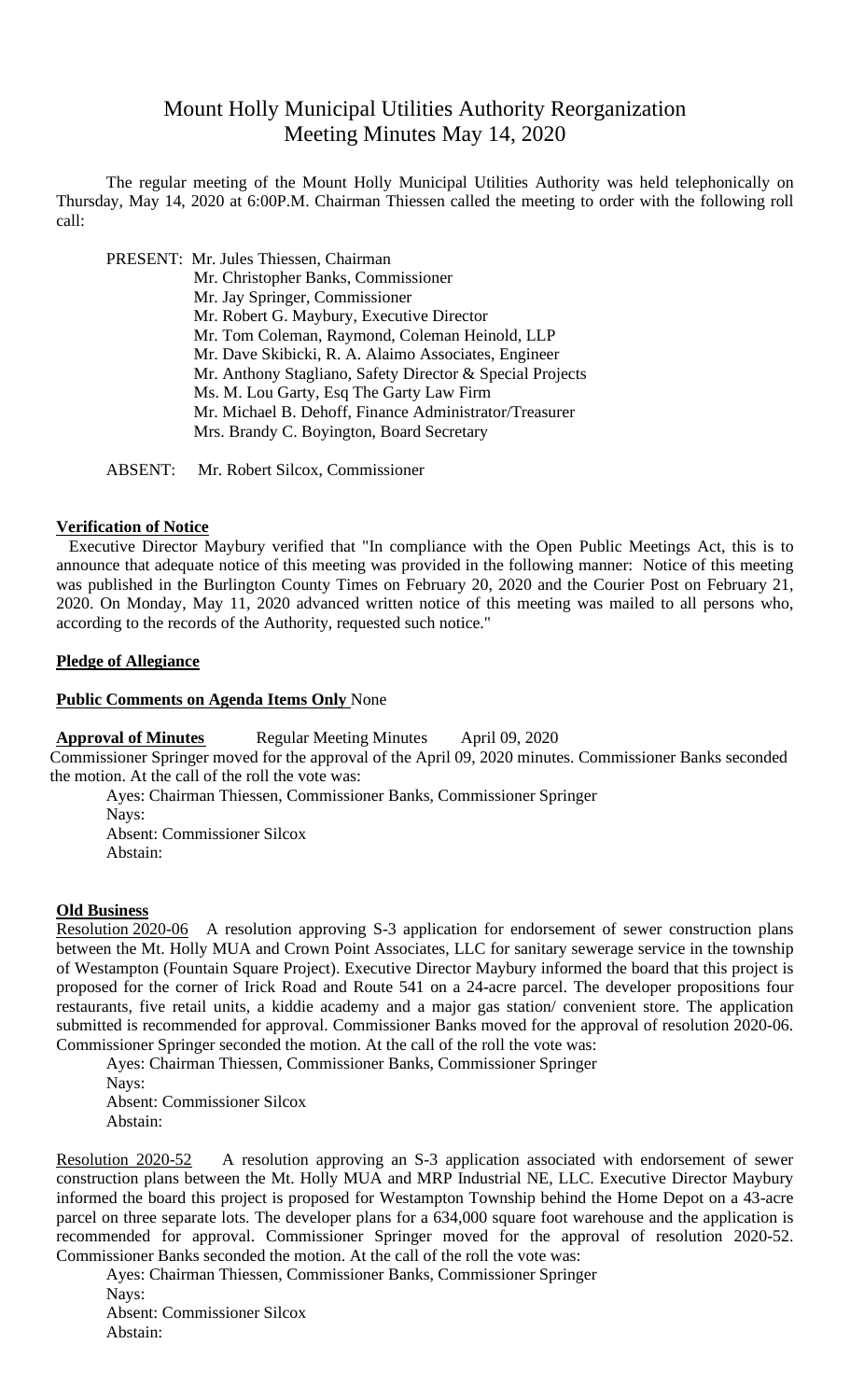# **New Business**

Resolution 2020-53 A resolution approving the S-1NR application for sewerage service between the Mt. Holly MUA and Cameron General Contractors (Parkers Landing Project) for 130 residential units in the township of Moorestown Block 8801, Lot 4.02 & 4.03.

Resolution 2020-54 A resolution approving S-2 service agreement between the Mt. Holly MUA and Cameron General Contractors (Parkers Landing Project) for sanitary sewerage service in the township of Moorestown Block 8801, Lot 4.02 & 4.03. Executive Director Maybury informed the board this project plans for 130 apartments on 650 Centerton Road on 31 acres. The applications are recommended for approval. Commissioner Banks moved for the approval of resolution 2020-53 and 2020-54. Commissioner Springer Seconded the motion. At the call of the roll the vote was:

Ayes: Chairman Thiessen, Commissioner Banks, Commissioner Springer Nays: Absent: Commissioner Silcox Abstain:

Resolution 2020-55 A resolution releasing maintenance bond with Eastampton Village II. Executive Director Maybury informed the board this project is finished and is located at the inter section of Woodlane Road and Smithville Road for 63 units. The release of the bond is recommended for approval as all punch list items have been satisfied. Commissioner Springer moved for the approval of consent agenda. Commissioner Banks seconded the motion. At the call of the roll the vote was:

Ayes: Chairman Thiessen, Commissioner Banks, Commissioner Springer Nays: Absent: Commissioner Silcox Abstain:

\*\*Resolution 2020-56 A resolution authorizing the award to purchase a replacement portable pump. Executive Director Maybury informed the board this is a GSA procurement which is similar to the State Contract and the Authority staff did get pricing for three similar units. This pump is replacing a 40-year-old pump and it will be used for bypassing and in emergency situations. This purchase has been budgeted and is recommended for approval. Commissioner Banks moved for the approval of Resolution 2020-56. Commissioner Springer seconded the motion.

At the call of the roll the vote was:

Ayes: Chairman Thiessen, Commissioner Banks, Commissioner Springer Nays: Absent: Commissioner Silcox Abstain:

#### **Consent Agenda**:

"All items listed with an asterisk (\*) are considered routine by the Authority and will be enacted by one motion. Should a Commissioner wish to discuss a consent agenda item separately, that item can be removed from the consent agenda and considered in its normal sequence."

\***Resolution 2020-48** A resolution approving the operating expenses for the month of April 2020.

\***Resolution 2020-49** A resolution approving the sewer refunds for the month of April 2020.

\***Resolution 2020-50** A resolution approving the expenditures for the month of April 2020 from the escrow fund.

\***Resolution 2020-51** A resolution approving the expenditures for the month of April 2020 from the improvement replacement fund.

Commissioner Springer moved for the approval of consent agenda. Commissioner Banks seconded The motion. At the call of the roll the vote was:

Ayes: Chairman Thiessen, Commissioner Banks, Commissioner Springer Nays: Absent: Commissioner Silcox Abstain:

# **Communications** None

**To be presented by the public** None